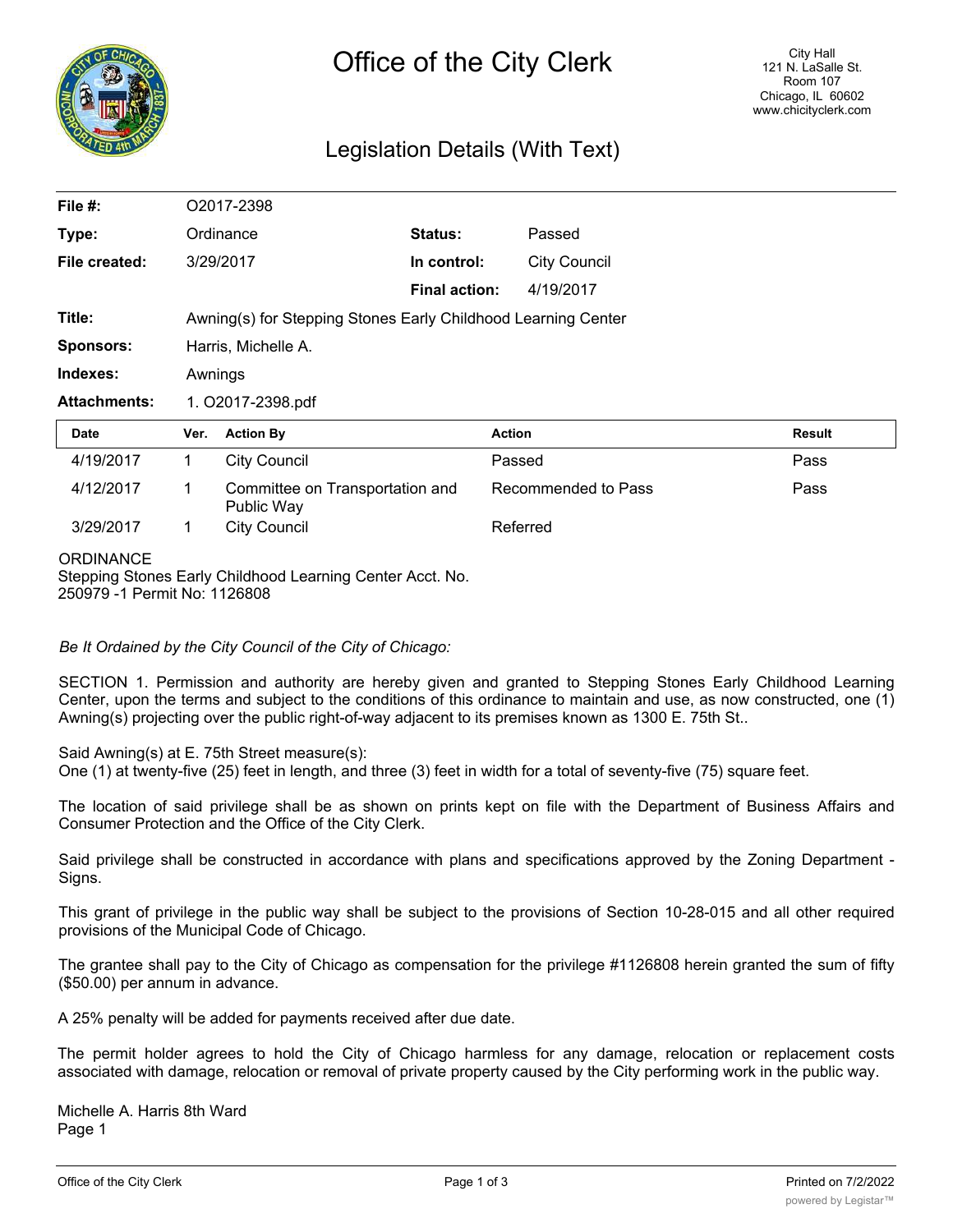### **File #:** O2017-2398, **Version:** 1

Authority herein given and granted for a period of five (5) years from and after 03/14/2017.

(Page 3 of 4)

# *9\*'*

Department of Business Affairs and Consumer Protection Small Business Center - Public Way Use Unit Cily Hall - 121 N. LaSalle Street, Room 800 • Chicago, IL 60602 312-74-GOBIZ/312-744-6249 • (312) 744-1944 (TTY) http://ww\v <http://ww/v> citvofchicago.org/bacr <http://citvofchicago.org/bacr>)

**03/29/2017**

**Alderman Michelle A. Harris** Ward # 08 City of Chicago City Hall, Room 200 121 North LaSalle Street

Chicago, Illinois 60602